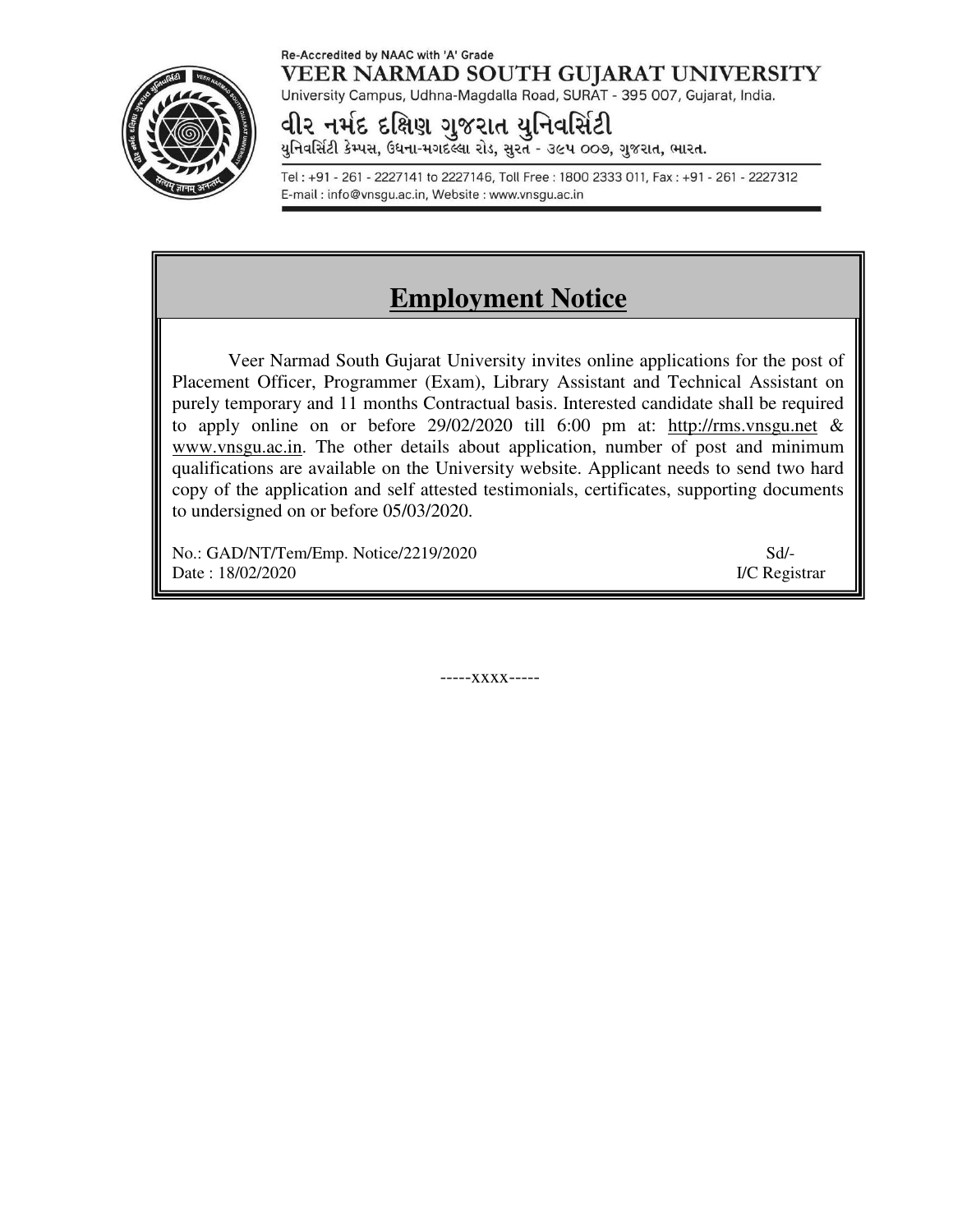### **No. of post, fixed Salary and Minimum Qualification for various Non Teaching position on purely temporary and 11 months contractual basis.**

| Employment Notice No.: GAD/NT/Tem/Emp. Notice/2219/2020, Dt. 18/02/2020 |  |  |  |
|-------------------------------------------------------------------------|--|--|--|
|-------------------------------------------------------------------------|--|--|--|

| Sr.            | <b>Name of the Post</b>    | <b>No. of Post</b> | <b>Fixed</b>      | Qualification                                                                                                                                                                                                                                                                                                                                                                                                                                                                                                                                                                                                                                                                                |  |
|----------------|----------------------------|--------------------|-------------------|----------------------------------------------------------------------------------------------------------------------------------------------------------------------------------------------------------------------------------------------------------------------------------------------------------------------------------------------------------------------------------------------------------------------------------------------------------------------------------------------------------------------------------------------------------------------------------------------------------------------------------------------------------------------------------------------|--|
| <b>No</b>      |                            |                    | <b>Salary Per</b> |                                                                                                                                                                                                                                                                                                                                                                                                                                                                                                                                                                                                                                                                                              |  |
|                |                            |                    | <b>Month</b>      |                                                                                                                                                                                                                                                                                                                                                                                                                                                                                                                                                                                                                                                                                              |  |
| 1              | <b>Placement Officer</b>   | 01                 | 40,000/-          | Hold a Master Degree in Business Administration,<br>1.<br>or an equivalent Degree or a Master Degree in<br>social Science.<br>2. Five Years experience of Placement work in<br>Business or Industry.<br>or<br>2.<br>Five<br>experience<br>of<br>recruiting<br>years<br>management<br>trainees<br>persons<br>as<br>or<br>for<br>management position,<br>or<br>2.<br>Five<br>experience<br>of working<br>years<br>at<br>a<br>responsible<br>position on the<br>personnel<br>or<br>Administrative Department of a well known<br>business or industrial house of repute.<br>or<br>Three years experience of teaching personnel<br>2.<br>Management in a Management Programme of a<br>University. |  |
| $\overline{2}$ | Programmer(Exam)           | 01                 | 15,500/-          | M.C.A or M.Sc (Computer / I.T. / C.S. / C.A. / ICT) or<br>M.E/ M.Tech (Computer / I.T. / C.S. / C.A. / ICT / CT) from<br>a recognized university.<br><b>OR</b><br>B.E/B.Tech(Computer/I.T./C.S./C.A./ICT/CT) or B.Sc<br>(Computer / I.T. / C.S. / C.A. / ICT) or BCA from a<br>recognized university with two years of experience as<br>Programmer<br><b>OR</b><br>Any Graduate with PGDCA from a recognized university<br>with three years of experience as Programmer.                                                                                                                                                                                                                     |  |
| 3              | <b>Library Assistant</b>   | 01                 | 15,500/-          | MLISc and Certificate Course of Computer Knowledge.<br>(Preferable one year experience of university system)                                                                                                                                                                                                                                                                                                                                                                                                                                                                                                                                                                                 |  |
| 4              | <b>Technical Assistant</b> | 01                 | 15,500/-          | PGDCA with Four years of experience as given below.<br>OR<br>BCA, B.Sc (Computer Science, IT) or equivalent or higher degree<br>with two year of experience as given below.<br>Experience :<br>Computer Hardware maintenance and troubleshooting.<br>1.<br>Computer Software installation and troubleshooting.<br>2.<br>IP Address installation and troubleshooting of internet.<br>3.<br>CCTV Backup and troubleshooting.<br>4.                                                                                                                                                                                                                                                             |  |

-----xxxxxx------